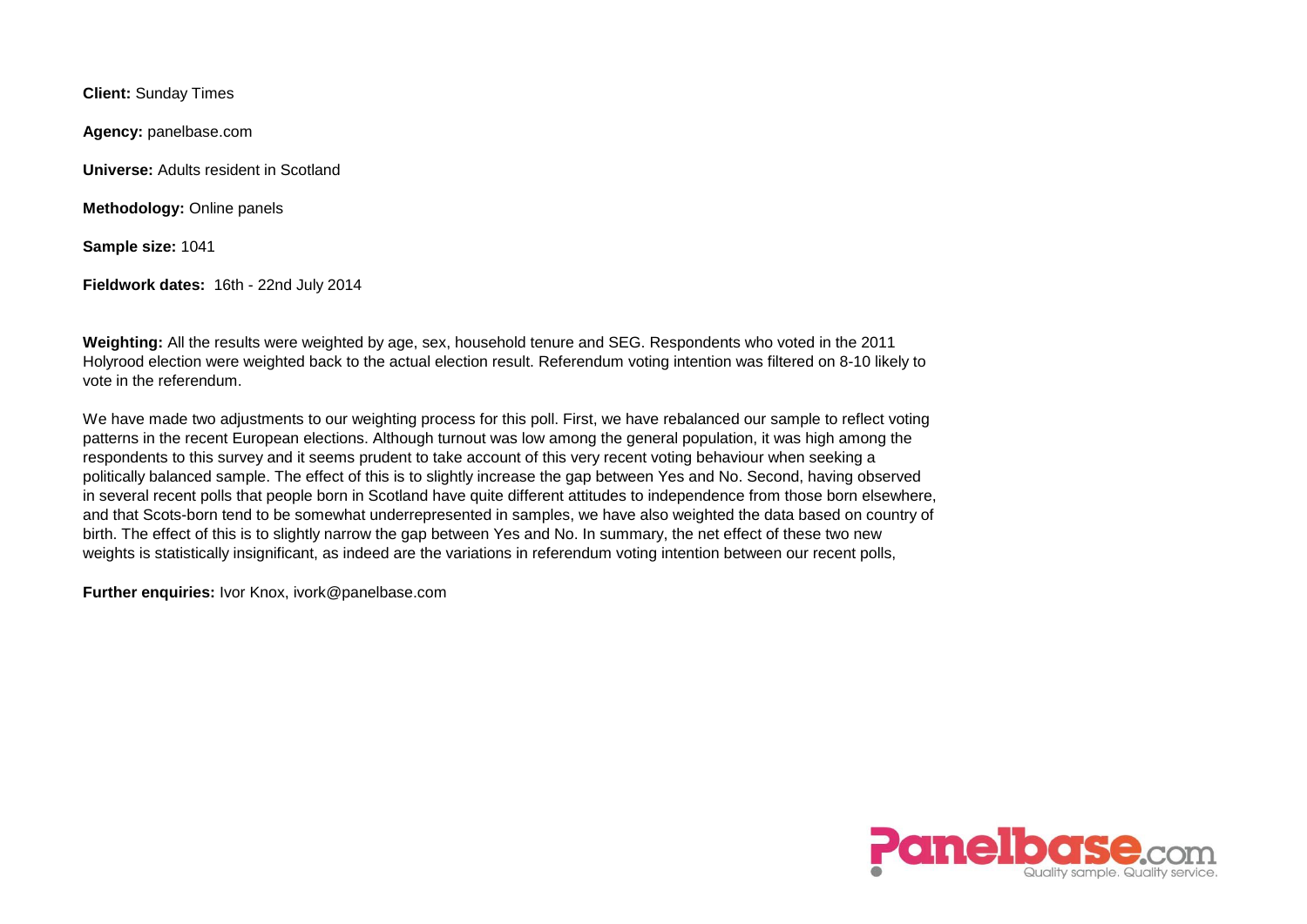| Base: 1041                               |                                               | Total      |           |           | Gender X Age      |           |           |           | Should Scotland be an<br>Did you vote in Scotland in the 2011 Scottish Parliamentary Election? If so, who did you |                     |            |                                       |           |           |           |                  |                      |           |              |          |  |
|------------------------------------------|-----------------------------------------------|------------|-----------|-----------|-------------------|-----------|-----------|-----------|-------------------------------------------------------------------------------------------------------------------|---------------------|------------|---------------------------------------|-----------|-----------|-----------|------------------|----------------------|-----------|--------------|----------|--|
|                                          |                                               |            |           |           |                   |           |           |           |                                                                                                                   | independent country |            | vote for with your constituency vote? |           |           |           |                  |                      |           |              |          |  |
|                                          |                                               |            | Male 16-  |           | Male 35- Male 55+ | Female    | Female    | Female    | Yes                                                                                                               | No.                 | Undecide   | Conserva                              | Labour    | Liberal   | SNP       | Greens           | Other                | Did not   | Can't        | Not      |  |
|                                          |                                               |            | 34        | 54        |                   | $16 - 34$ | $35 - 54$ | $55+$     |                                                                                                                   |                     | d/Will     | tive                                  |           | Democra   |           |                  |                      | vote      | remembe      | eligible |  |
|                                          |                                               |            |           |           |                   |           |           |           |                                                                                                                   |                     | not vote   |                                       |           | ts        |           |                  |                      |           | п            | to vote  |  |
|                                          |                                               |            |           |           |                   |           |           |           |                                                                                                                   |                     |            |                                       |           |           |           |                  |                      |           |              |          |  |
| Total                                    |                                               | 1041       | 154       | 174       | 172               | 156       | 182       | 203       | 401                                                                                                               | 470                 | 170        | 112                                   | 256       | 64        | 367       | $\mathbf{3}$     | 6                    | 155       | 63           | 14       |  |
|                                          |                                               | (1041)     | (118)     | (176)     | (185)             | (172)     | (192)     | (198)     | (407)                                                                                                             | (477)               | (157)      | (127)                                 | (218)     | (69)      | (363)     | (22)             | (10)                 | (149)     | (64)         | (19)     |  |
|                                          |                                               | 100%       | 100%      | 100%      | 100%              | 100%      | 100%      | 100%      | 100%                                                                                                              | 100%                | 100%       | 100%                                  | 100%      | 100%      | 100%      | 100%             | 100%                 | 100%      | 100%         | 100%     |  |
|                                          |                                               |            |           |           |                   |           |           |           |                                                                                                                   |                     |            |                                       |           |           |           |                  |                      |           |              |          |  |
| There will be a referendum on an         | <b>Base: Likely to vote</b>                   | 935        | 137       | 157       | 165               | 127       | 154       | 194       | 381                                                                                                               | 448                 | 106        | 111                                   | 242       | 64        | 352       | 3                | 6                    | 95        | 51           | 11       |  |
| independent Scotland on the 18th of      |                                               | (940)      | (102)     | (156)     | (178)             | (142)     | (172)     | (190)     | (392)                                                                                                             | (448)               | (100)      | (123)                                 | (204)     | (68)      | (350)     | (21)             | (9)                  | (95)      | (57)         | (13)     |  |
| September. How do you intend to          | <b>Yes</b>                                    | 381        | 72        | 87        | 62                | 50        | 53        | 56        | 381                                                                                                               |                     |            |                                       | 70        | 12        | 246       |                  |                      | 33        | 10           |          |  |
| vote in response to the question:        |                                               | 41%        | 53%       | 55%       | 38%               | 40%       | 35%       | 29%       | 100%                                                                                                              | $\Omega$            | $\sqrt{2}$ | 5%                                    | 29%       | 20%       | 70%       | 58%              | 24%                  | 34%       | 19%          | 18%      |  |
| Should Scotland be an independent        | No.                                           | 448        | 51        | 58        | 88                | 60        | 82        | 110       | $\Omega$                                                                                                          | 448                 |            | 102                                   | 139       | 49        | 71        | $\overline{1}$   | -5                   | 51        | 23           |          |  |
| country?                                 |                                               | 48%        | 37%       | 37%       | 53%               | 47%       | 54%       | 57%       | $\mathbf{o}$                                                                                                      | 100%                | $\Omega$   | 92%                                   | 58%       | 76%       | 20%       | 32%              | 76%                  | 54%       | 44%          | 68%      |  |
|                                          | Undecided                                     | 106        | 14        | 13        | 15                | 17        | 18        | 28        | $\mathbf{0}$                                                                                                      | $\Omega$            | 106        | $\Delta$                              | 33        |           | 34        | $\mathbf{0}$     | $\Omega$             | $1\,1$    | 19           |          |  |
|                                          |                                               | 11%        | 10%       | 8%        | 9%                | 14%       | 12%       | 15%       | $\sqrt{2}$                                                                                                        |                     | 100%       | 3%                                    | 14%       | 4%        | 10%       | 11%              | $\Omega$             | 12%       | 37%          | 15%      |  |
| There will be a referendum on an         | <b>Base: Likely to vote excluding</b>         | 829        | 123       | 144       | 150               | 110       | 136       | 166       | 381                                                                                                               | 448                 | $\Omega$   | 107                                   | 209       | 61        | 317       | $\overline{2}$   | 6                    | 84        | 32           | - 9      |  |
| independent Scotland on the 18th of      | undecided                                     | (840)      | (91)      | (142)     | (164)             | (125)     | (157)     | (161)     | (392)                                                                                                             | (448)               | (0)        | (119)                                 | (181)     | (63)      | (321)     | (16)             | (9)                  | (84)      | (37)         | (10)     |  |
| September. How do you intend to          | 'es                                           | 381        | 72        | 87        | 62                | 50        | 53        | 56        | 381                                                                                                               |                     |            |                                       | 70        | 12        | 246       |                  |                      | 33        | 10           |          |  |
| vote in response to the question:        |                                               | 46%        | 59%       | 60%       | 41%               | 46%       | 39%       | 34%       | 100%                                                                                                              | $\sqrt{2}$          |            | 5%                                    | 33%       | 20%       | 78%       | 64%              | 24%                  | 39%       | 30%          | 21%      |  |
| Should Scotland be an independent        | No.                                           | 448        | 51        | 58        | 88                | 60        | 82        | 110       | $\Omega$                                                                                                          | 448                 |            | 102                                   | 139       | 49        | 71        |                  | 5                    | 51        | 23           |          |  |
| country?                                 |                                               | 54%        | 41%       | 40%       | 59%               | 54%       | 61%       | 66%       | $\Omega$                                                                                                          | 100%                | $\Omega$   | 95%                                   | 67%       | 80%       | 22%       | 36%              | 76%                  | 61%       | 70%          | 79%      |  |
|                                          |                                               |            |           |           |                   |           |           |           |                                                                                                                   |                     |            |                                       |           |           |           |                  |                      |           |              |          |  |
| Q1. Do you believe Scotland would        | Base:                                         | 1041       | 154       | 174       | 172               | 156       | 182       | 203       | 401                                                                                                               | 470                 | 170        | 112                                   | 256       | 64        | 367       | 3                | 6                    | 155       | 63           | 14       |  |
| be financially better off or financially |                                               | (1041)     | (118)     | (176)     | (185)             | (172)     | (192)     | (198)     | (407)                                                                                                             | (477)               | (157)      | (127)                                 | (218)     | (69)      | (363)     | (22)             | (10)                 | (149)     | (64)         | (19)     |  |
| worse off as an independent              | 5 - Much better off                           | 174        | 40        | 45        | 25                | 23        | 23        | 19        | 170                                                                                                               |                     |            |                                       | 29        |           | 117       |                  |                      | 17        | 5            |          |  |
| country?                                 |                                               | 17%        | 26%       | 26%       | 15%               | 15%       | 13%       | 9%        | 42%                                                                                                               | $1\%$               | 1%         | 1%                                    | 11%       | 1%        | 32%       | 21%              | 10%                  | 11%       | 8%           | 16%      |  |
|                                          | 4 - Slightly better off                       | 174        | 20        | 32        | 28                | 33        | 28        | 32        | 141                                                                                                               | ٩                   | 24         |                                       | 31        |           | 96        | $\Omega$         | $\Omega$             | 30        | 5            |          |  |
|                                          |                                               | 17%        | 13%       | 19%       | 16%               | 21%       | 15%       | 16%       | 35%                                                                                                               | 2%                  | 14%        | 5%                                    | 12%       | 9%        | 26%       | 18%              | 8%                   | 19%       | 9%           | $\Omega$ |  |
|                                          | 3 - No better or worse off                    | 139        | 25        | 21        | 16                | 19        | 28        | 30        | 69                                                                                                                | 41                  | 29         | 10                                    | 29        |           | 66        | $\Omega$         | $\Omega$             | 18        | $\mathbf{R}$ |          |  |
|                                          |                                               | 13%<br>159 | 16%<br>22 | 12%<br>26 | 9%<br>36          | 12%<br>28 | 15%<br>21 | 15%<br>27 | 17%<br>9                                                                                                          | 9%<br>124           | 17%<br>26  | 9%<br>29                              | 11%<br>45 | 11%<br>18 | 18%<br>18 | 4%               | 4%<br>$\overline{1}$ | 12%<br>38 | 12%          | 5%       |  |
|                                          | 2 - Slightly worse off                        | 15%        | 14%       | 15%       | 21%               | 18%       | 11%       | 13%       | 2%                                                                                                                | 26%                 | 16%        | 26%                                   | 18%       | 28%       | 5%        | -1.<br>19%       | 12%                  | 25%       | 11%          | 15%      |  |
|                                          | 1 - Much worse off                            | 277        | 33        | 35        | 57                | 37        | 48        | 68        | $\overline{2}$                                                                                                    | 265                 | 11         | 63                                    | 84        | 25        | 45        |                  | $\overline{4}$       | 35        | 13           |          |  |
|                                          |                                               | 27%        | 21%       | 20%       | 33%               | 24%       | 26%       | 33%       | < 1%                                                                                                              | 56%                 | 6%         | 56%                                   | 33%       | 39%       | 12%       | 23%              | 66%                  | 22%       | 21%          | 50%      |  |
|                                          | Don't know                                    | 118        | 14        | 16        | 10                | 16        | 35        | 27        | 10                                                                                                                | 30                  | 77         | -3                                    | 39        |           | 25        | $^{\circ}$       | $\Omega$             | 18        | 24           |          |  |
|                                          |                                               | 11%        | 9%        | 9%        | 6%                | 10%       | 19%       | 13%       | 3%                                                                                                                | 6%                  | 46%        | 3%                                    | 15%       | 11%       | 7%        | 15%              | $\Omega$             | 11%       | 39%          | 13%      |  |
|                                          | Mean score                                    | 2.8        | 3.1       | 3.2       | 2.6               | 2.8       | 2.7       | 2.5       | 4.2                                                                                                               | 1.5                 | 2.8        | 1.7                                   | 2.4       | 1.9       | 3.7       | 2.9 <sup>1</sup> | 1.8 <sup>1</sup>     | 2.7       | 2.5          | 2.0      |  |
|                                          |                                               |            |           |           |                   |           |           |           |                                                                                                                   |                     |            |                                       |           |           |           |                  |                      |           |              |          |  |
| Q2. In terms of your personal            | Base:                                         | 1041       | 154       | 174       | 172               | 156       | 182       | 203       | 401                                                                                                               | 470                 | 170        | 112                                   | 256       | 64        | 367       | 3                | 6                    | 155       | 63           | 14       |  |
| circumstances which of these             |                                               | (1041)     | (118)     | (176)     | (185)             | (172)     | (192)     | (198)     | (407)                                                                                                             | (477)               | (157)      | (127)                                 | (218)     | (69)      | (363)     | (22)             | (10)                 | (149)     | (64)         | (19)     |  |
| statements most closely reflects         | 3 - I believe I would be at least £500 better | 147        | 38        | 37        | 25                | 16        | 20        | 11        | 142                                                                                                               |                     |            |                                       | 28        |           | 99        |                  |                      | 11        | 6            |          |  |
| vour view?                               | off per year in an independent Scotland       | 14%        | 25%       | 21%       | 15%               | 10%       | 11%       | <b>5%</b> | 35%                                                                                                               | < 1%                | 3%         | < 1%                                  | 11%       | 2%        | 27%       | 35%              | 10%                  | 7%        | 10%          | 2%       |  |
|                                          | 2 - I believe an independent Scotland would   | 347        | 47        | 57        | 61                | 51        | 55        | 75        | 174                                                                                                               | 110                 | 64         | 35                                    | 65        | 29        | 155       |                  |                      | 41        | 15           |          |  |
|                                          | make little difference to my financial        | 33%        | 31%       | 33%       | 36%               | 33%       | 30%       | 37%       | 43%                                                                                                               | 23%                 | 37%        | 31%                                   | 25%       | 46%       | 42%       | 36%              | 18%                  | 26%       | 24%          | 33%      |  |
|                                          | 1 - I believe I would be at least £500 worse  | 295        | 43        | 53        | 56                | 38        | 39        | 66        | 13                                                                                                                | 263                 | 19         | 59                                    | 96        | 28        | 46        |                  | 5                    | 46        | 13           |          |  |
|                                          | off per year in an independent Scotland       | 28%        | 28%       | 30%       | 32%               | 24%       | 21%       | 33%       | 3%                                                                                                                | 56%                 | 11%        | 52%                                   | 37%       | 44%       | 12%       | 10%              | 71%                  | 30%       | 20%          | 24%      |  |
|                                          | Don't know                                    | 252        | 25        | 28        | 30                | 51        | 68        | 50        | 73                                                                                                                | 98                  | 82         | 17                                    | 68        | 6         | 68        |                  | $\Omega$             | 58        | 29           |          |  |
|                                          |                                               | 24%        | 16%       | 16%       | 17%               | 33%       | 37%       | 25%       | 18%                                                                                                               | 21%                 | 48%        | 15%                                   | 27%       | 9%        | 18%       | 19%              | $\Omega$             | 37%       | 46%          | 41%      |  |
|                                          | Mean score                                    | 1.8        | 2.0       | 1.9       | 1.8               | 1.8       | 1.8       | 1.6       | 2.4                                                                                                               | 1.3                 | 1.8        | 1.4                                   | 1.6       | 1.5       | 2.2       | 2.3              | 1.4                  | 1.6       | 1.8          | 1.6      |  |

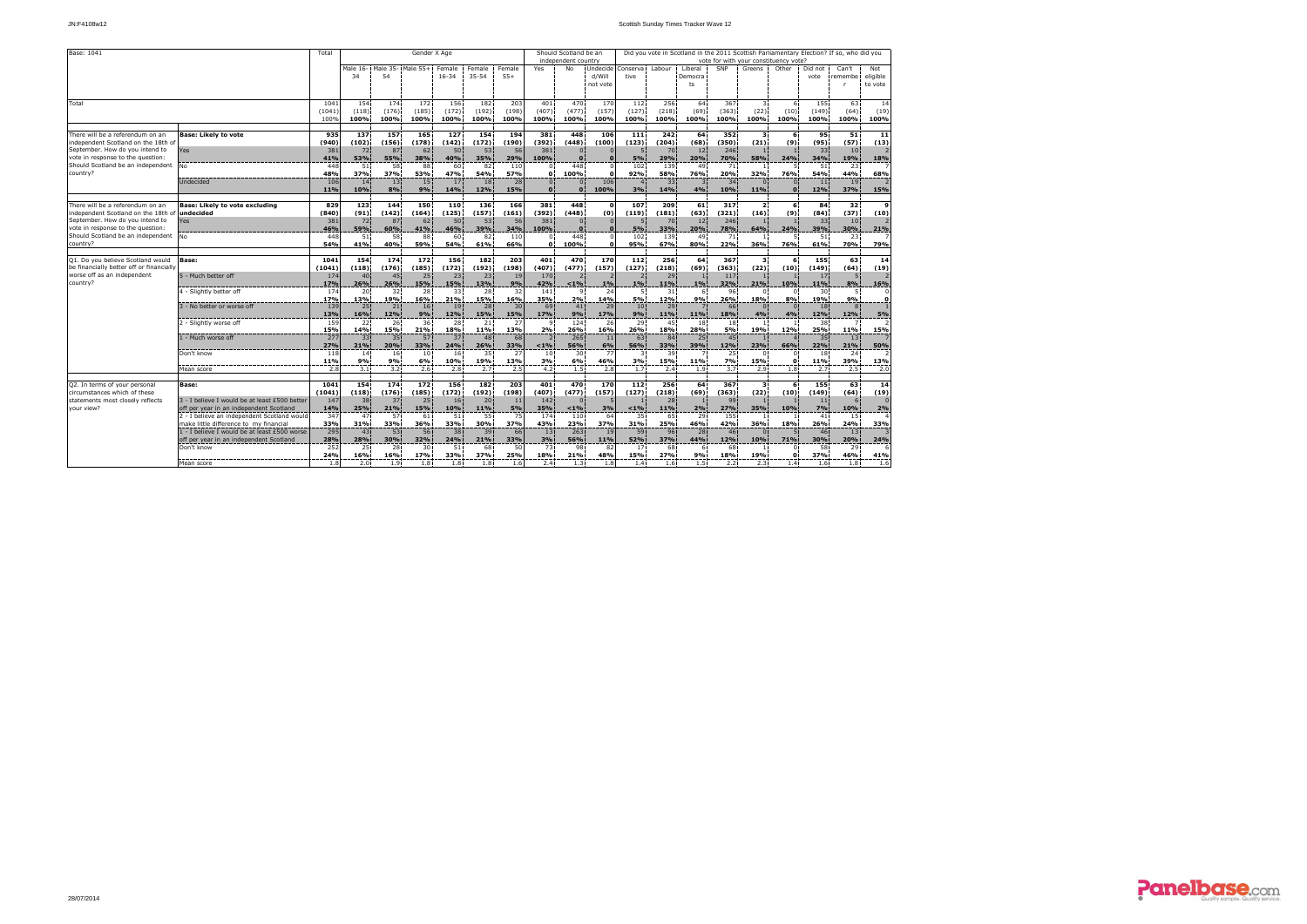| Base: 1041                                                              |                                                                                        | Total                  | <b>SEG</b>           |                      |                      | Where were you born?        |                    | Did you vote in the recent European Election? If so, which party did you vote for? |                        |                          |                     |                      |                     |                                 |                                       |  |  |  |
|-------------------------------------------------------------------------|----------------------------------------------------------------------------------------|------------------------|----------------------|----------------------|----------------------|-----------------------------|--------------------|------------------------------------------------------------------------------------|------------------------|--------------------------|---------------------|----------------------|---------------------|---------------------------------|---------------------------------------|--|--|--|
|                                                                         |                                                                                        |                        | ABC1                 | C <sub>2</sub> DE    |                      | Scotland England All others | combine<br>d       | Conservat:<br>ive                                                                  | Labour                 | Liberal<br>Democrat<br>s | Greens              | SNP                  | UKIP                | Other                           | Did not<br>vote/<br>Can't<br>remember |  |  |  |
| Total                                                                   |                                                                                        | 1041<br>(1041)<br>100% | 474<br>(635)<br>100% | 567<br>(406)<br>100% | 864<br>(794)<br>100% | 94<br>(162)<br>100%         | 83<br>(85)<br>100% | 129<br>(109)<br>100%                                                               | 195<br>(174)<br>100%   | 53<br>(41)<br>100%       | 61<br>(69)<br>100%  | 218<br>(271)<br>100% | 79<br>(72)<br>100%  | 17<br>(15)<br>100%              | 290<br>(290)<br>100%                  |  |  |  |
|                                                                         |                                                                                        |                        |                      |                      |                      |                             |                    |                                                                                    |                        |                          |                     |                      |                     |                                 |                                       |  |  |  |
| There will be a referendum on an<br>independent Scotland on the 18th of | <b>Base: Likely to vote</b>                                                            | 935<br>(940)           | 443<br>(586)         | 492<br>(354)         | 786<br>(730)         | 88<br>(149)                 | 61<br>(61)         | 129<br>(109)                                                                       | 195<br>(174)           | 53<br>(41)               | 61<br>(69)          | 218<br>(271)         | 79<br>(72)          | 17<br>(15)                      | 290<br>(290)                          |  |  |  |
| September. How do you intend to                                         | Yes                                                                                    | 381                    | 153                  | 228                  | 348                  | 15                          | 17                 | $\overline{3}$                                                                     | 55                     | 8                        | 35                  | 183                  | 22                  |                                 | 91                                    |  |  |  |
| vote in response to the question:                                       |                                                                                        | 41%                    | 35%                  | 46%                  | 44%                  | 17%                         | 28%                | 2%                                                                                 | 28%                    | 15%                      | 57%                 | 84%                  | 27%                 | 28%                             | 31%                                   |  |  |  |
| Should Scotland be an independent<br>country?                           | No                                                                                     | 448<br>48%             | 247<br>56%           | 202<br>41%           | 347<br>44%           | 67<br>76%                   | 34<br>56%          | 122<br>95%                                                                         | 122<br>63%             | 44 <sup>1</sup><br>84%   | 15<br>25%           | 16<br>8%             | 46<br>59%           | 8<br>45%                        | 96<br>33%                             |  |  |  |
|                                                                         | Undecided                                                                              | 106                    | 43 <sup>3</sup>      | 63                   | 90                   | 6                           |                    | 4 <sup>1</sup>                                                                     | 17                     | $\mathbf{1}$             | 8                   | 19                   | Q                   | 5                               | 86                                    |  |  |  |
|                                                                         |                                                                                        | 11%                    | 10%                  | 13%                  | 11%                  | 7%                          | 15%                | 3%                                                                                 | 9%                     | 2%                       | 13%                 | 9%                   | 11%                 | 27%                             | 30%                                   |  |  |  |
| There will be a referendum on an                                        | <b>Base: Likely to vote excluding</b>                                                  | 829                    | 400                  | 429                  | 695                  | 82                          | 51                 | 125                                                                                | 177                    | 52                       | 50                  | 199                  | 68                  | 12                              | 187                                   |  |  |  |
| independent Scotland on the 18th of                                     | undecided                                                                              | (840)                  | (534)                | (306)                | (652)                | (135)                       | (53)               | (106)                                                                              | (160)                  | (40)                     | (60)                | (250)                | (63)                | (12)                            | (193)                                 |  |  |  |
| September. How do you intend to                                         | Yes                                                                                    | 381                    | 153                  | 228                  | 348                  | 15                          | 17                 | $\overline{3}$                                                                     | 55                     | 8                        | 35                  | 183                  | 22                  | 5.                              | 91                                    |  |  |  |
| vote in response to the question:<br>Should Scotland be an independent  | No                                                                                     | 46%<br>448             | 38%<br>247           | 53%<br>202           | 50%<br>347           | 18%<br>67                   | 34%<br>34          | 2%<br>122                                                                          | 31%<br>122             | 15%<br>44                | 69%<br>15           | 92%<br>16            | 32%<br>46           | 38%<br>8                        | 49%<br>96                             |  |  |  |
| country?                                                                |                                                                                        | <b>54%</b>             | 62%                  | 47%                  | 50%                  | 82%                         | 66%                | 98%                                                                                | 69%                    | 85%                      | 31%                 | 8%                   | 68%                 | 62%                             | 51%                                   |  |  |  |
| O1. Do you believe Scotland would                                       |                                                                                        | 1041                   | 474                  | 567                  | 864                  | 94                          | 83                 | 129                                                                                | 195                    | 53                       | 61                  | 218                  | 79                  | 17                              | 290                                   |  |  |  |
| be financially better off or financially                                | <b>Base:</b>                                                                           | (1041)                 | (635)                | (406)                | (794)                | (162)                       | (85)               | (109)                                                                              | (174)                  | (41)                     | (69)                | (271)                | (72)                | (15)                            | (290)                                 |  |  |  |
| worse off as an independent                                             | 5 - Much better off                                                                    | 174                    | 51                   | 123                  | 158                  | $\mathbf{8}$                |                    | $\mathbf{0}$                                                                       | 27                     | $\Omega$                 | $\overline{3}$      | 95                   | 8                   | $\overline{3}$                  | 37                                    |  |  |  |
| country?                                                                |                                                                                        | 17%                    | 11%                  | 22%                  | 18%                  | 9%                          | 9%                 | $\Omega$                                                                           | 14%                    | $1\%$                    | 5%                  | 44%                  | 10%                 | 18%                             | 13%                                   |  |  |  |
|                                                                         | 4 - Slightly better off                                                                | 174                    | 77<br>16%            | 97<br>17%            | 153<br>18%           | 6<br>7%                     | 15<br>18%          | $\overline{7}$<br>5%                                                               | 23<br>12%              | 5<br>10%                 | 16<br>27%           | 60<br>28%            | 11<br>14%           | $\Omega$<br>3%                  | 51<br>18%                             |  |  |  |
|                                                                         | 3 - No better or worse off                                                             | 17%<br>139             | 65                   | 74                   | 122                  | $\mathbf{q}$                | 8                  | 11                                                                                 | 18                     | $\overline{3}$           | 12                  | 38                   | 18                  | $\overline{\phantom{a}}$        | 37                                    |  |  |  |
|                                                                         |                                                                                        | 13%                    | 14%                  | 13%                  | 14%                  | 10%                         | 9%                 | 9%                                                                                 | 9%                     | 5%                       | 20%                 | 17%                  | 23%                 | 14%                             | 13%                                   |  |  |  |
|                                                                         | 2 - Slightly worse off                                                                 | 159                    | 98                   | 61                   | 112                  | 20                          | 27                 | 36 <sup>3</sup>                                                                    | 38                     | 19                       | 7                   | 6                    | $\overline{2}$      | 6                               | 46                                    |  |  |  |
|                                                                         | 1 - Much worse off                                                                     | <b>15%</b><br>277      | 21%<br>147           | 11%<br>130           | 13%<br>214           | 21%<br>43                   | 32%<br>20          | 28%<br>69                                                                          | 19%<br>75              | 35%<br>22                | 11%                 | 3%<br>6              | 3%<br>36            | 35%<br>$\overline{2}$           | 16%<br>60                             |  |  |  |
|                                                                         |                                                                                        | 27%                    | 31%                  | 23%                  | 25%                  | 46%                         | 24%                | 54%                                                                                | 39%                    | 42%                      | 11%                 | 3%                   | 46%                 | 10%                             | 21%                                   |  |  |  |
|                                                                         | Don't know                                                                             | 118                    | 36                   | 83                   | 105                  | $\overline{7}$              | 6                  | 5.                                                                                 | 14                     | $\overline{4}$           | 16                  | 13                   | $\overline{4}$      | $\overline{a}$                  | 58                                    |  |  |  |
|                                                                         |                                                                                        | 11%                    | 8%                   | 15%                  | 12%                  | 7%                          | 8%                 | 4%                                                                                 | 7%                     | 7%                       | 27%                 | 6%                   | 5%                  | 21%                             | 20%                                   |  |  |  |
|                                                                         | Mean score                                                                             | 2.8                    | 2.5                  | 3.0                  | 2.9                  | 2.0                         | 2.5                | 1.6:                                                                               | 2.4                    | 1.8                      | 3.0                 | 4.1                  | 2.4:                | 2.8                             | 2.8                                   |  |  |  |
| Q2. In terms of your personal                                           | Base:                                                                                  | 1041                   | 474                  | 567                  | 864                  | 94                          | 83                 | 129                                                                                | 195                    | 53                       | 61                  | 218                  | 79                  | 17                              | 290                                   |  |  |  |
| circumstances which of these                                            |                                                                                        | (1041)                 | (635)                | (406)                | (794)                | (162)                       | (85)               | (109)                                                                              | (174)                  | (41)                     | (69)                | (271)                | (72)                | (15)                            | (290)                                 |  |  |  |
| statements most closely reflects<br>vour view?                          | 3 - I believe I would be at least £500 better                                          | 147                    | 51                   | 96                   | 139                  | 5                           |                    | $\mathbf{1}$                                                                       | 26                     | $\mathbf{0}$             | z                   | 85                   | 6                   |                                 | 19                                    |  |  |  |
|                                                                         | off per year in an independent Scotland<br>2 - I believe an independent Scotland would | 14%<br>347             | 11%<br>164           | 17%<br>183           | 16%<br>279           | 6%<br>31                    | 3%<br>36           | $1\%$<br>32                                                                        | 13%<br>48              | $\mathbf{o}$<br>22       | 11%<br>38           | 39%<br>80            | 8%<br>37            | 21%<br>$\overline{\phantom{a}}$ | 7%<br>86                              |  |  |  |
|                                                                         | make little difference to my financial                                                 | 33%                    | 35%                  | 32%                  | 32%                  | 33%                         | 44%                | 25%                                                                                | 25%                    | 42%                      | 62%                 | 37%                  | 47%                 | 14%                             | 30%                                   |  |  |  |
|                                                                         | 1 - I believe I would be at least £500 worse                                           | 295                    | 163                  | 131                  | 221                  | 44                          | 30                 | 69                                                                                 | 89                     | 25                       | 7                   | 10                   | 27                  |                                 | 59                                    |  |  |  |
|                                                                         | off per year in an independent Scotland                                                | 28%                    | 34%                  | 23%                  | 26%                  | 47%                         | 36%                | 54%                                                                                | 46%                    | 47%                      | 12%                 | 5%                   | 35%                 | 41%                             | 21%                                   |  |  |  |
|                                                                         | Don't know                                                                             | 252<br>24%             | 96<br>20%            | 156<br>28%           | 225<br>26%           | 13<br>14%                   | 15<br>18%          | 26<br>20%                                                                          | 32 <sup>1</sup><br>16% | 5.<br>10%                | $\mathbf{Q}$<br>14% | 43<br>20%            | $\mathbf{R}$<br>10% | $\overline{a}$<br>25%           | 125<br>43%                            |  |  |  |
|                                                                         | Mean score                                                                             | 1.8                    | 1.7                  | 1.9                  | 1.9                  | 1.5                         | 1.6                | 1.3                                                                                | 1.6                    | 1.5                      | 2.0                 | 2.4                  | 1.7                 | 1.7                             | 1.8                                   |  |  |  |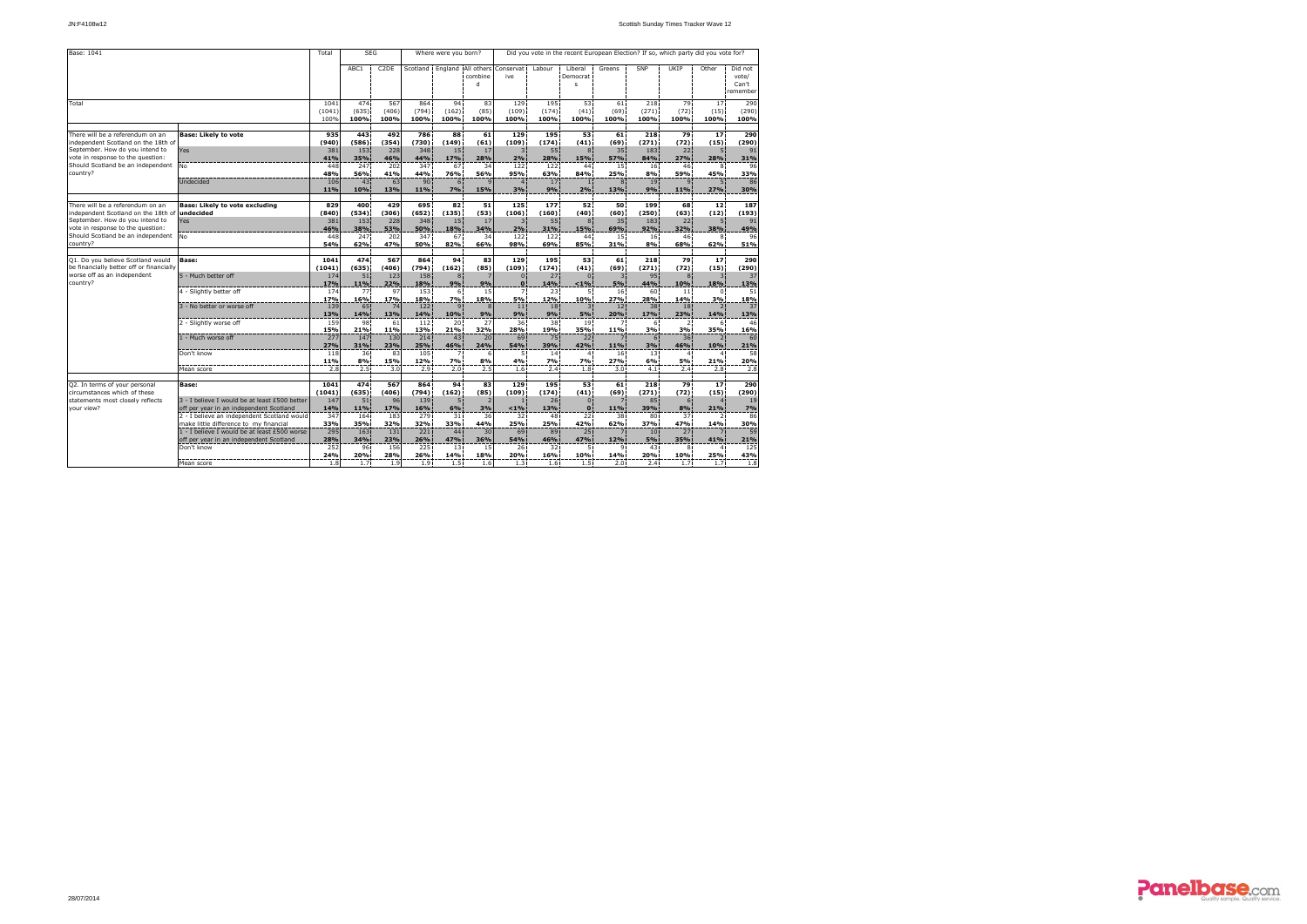| Base: 1041                                |                                                                             | Total      |            |           | Gender X Age |                |                |           |           | Should Scotland be an |           | Did you vote in Scotland in the 2011 Scottish Parliamentary Election? If so, who did you<br>vote for with your constituency vote? |            |                  |            |                      |                  |                |                  |          |  |
|-------------------------------------------|-----------------------------------------------------------------------------|------------|------------|-----------|--------------|----------------|----------------|-----------|-----------|-----------------------|-----------|-----------------------------------------------------------------------------------------------------------------------------------|------------|------------------|------------|----------------------|------------------|----------------|------------------|----------|--|
|                                           |                                                                             |            |            |           |              |                |                |           |           | independent country   |           |                                                                                                                                   |            |                  |            |                      |                  |                |                  |          |  |
|                                           |                                                                             |            | Male 16-   | Male 35-  | Male 55+     | Female         | Female         | Female    | Yes       | No                    | Undecide  | Conserva                                                                                                                          | Labour     | Liberal          | SNP        | Greens               | Other            | Did not        | Can't            | Not      |  |
|                                           |                                                                             |            | 34         | 54        |              | $16 - 34$      | $35 - 54$      | $55+$     |           |                       | d/Will    | tive                                                                                                                              |            | Democra          |            |                      |                  | vote           | remembe          | eligible |  |
|                                           |                                                                             |            |            |           |              |                |                |           |           |                       | not vote  |                                                                                                                                   |            | ts               |            |                      |                  |                | <b>r</b>         | to vote  |  |
|                                           |                                                                             |            |            |           |              |                |                |           |           |                       |           |                                                                                                                                   |            |                  |            |                      |                  |                |                  |          |  |
| Total                                     |                                                                             | 1041       | 154        | 174       | 172          | 156            | 182            | 203       | 401       | 470                   | 170       | 112                                                                                                                               | 256        | 64               | 367        | 3                    | 6                | 155            | 63               | 14       |  |
|                                           |                                                                             | (1041)     | (118)      | (176)     | (185)        | (172)          | (192)          | (198)     | (407)     | (477)                 | (157)     | (127)                                                                                                                             | (218)      | (69)             | (363)      | (22)                 | (10)             | (149)          | (64)             | (19)     |  |
|                                           |                                                                             | 100%       | 100%       | 100%      | 100%         | 100%           | 100%           | 100%      | 100%      | 100%                  | 100%      | 100%                                                                                                                              | 100%       | 100%             | 100%       | 100%                 | 100%             | 100%           | 100%             | 100%     |  |
| Q3. Regardless of how you intend to Base: |                                                                             | 1041       | 154        | 174       | 172          | 156            | 182            | 203       | 401       | 470                   | 170       | 112                                                                                                                               | 256        | 64               | 367        | $\mathbf{3}$         |                  | 155            | 63               | 14       |  |
| vote, what do you think the result of     |                                                                             | (1041)     | (118)      | (176)     | (185)        | (172)          | (192)          | (198)     | (407)     | (477)                 | (157)     | (127)                                                                                                                             | (218)      | (69)             | (363)      | (22)                 | (10)             | (149)          | (64)             | (19)     |  |
| the referendum will be?                   | 4 - Yes is very likely to win                                               | 89         | 21         | 30        | 8            | 8              | 12             | 10        | 82        |                       |           | $\overline{2}$                                                                                                                    | 23         | $\bf{0}$         | 51         | $\Omega$             |                  | 10             | $\overline{2}$   |          |  |
|                                           |                                                                             | 9%         | 14%        | 17%       | 5%           | 5%             | 6%             | 5%        | 20%       | < 1%                  | 2%        | 2%                                                                                                                                | 9%         | $\Omega$         | 14%        | 5%                   | 10%              | 6%             | 3%               |          |  |
|                                           | 3 - Yes is fairly likely to win                                             | 202        | 20         | 35        | 36           | 38             | 39             | 33        | 144       | 31                    | 26        | 7                                                                                                                                 | 48         | 2                | 98         | $\mathbf{1}$         |                  | 26             | 15               |          |  |
|                                           |                                                                             | 19%        | 13%        | 20%       | 21%          | 24%            | 21%            | 16%       | 36%       | 7%                    | 16%       | 6%                                                                                                                                | 19%        | 4%               | 27%        | 38%                  | 11%              | 17%            | 23%              | 25%      |  |
|                                           | 2 - No is fairly likely to win                                              | 420        | 66         | 60        | 69           | 61             | 81             | 84        | 110       | 246                   | 64        | 55                                                                                                                                | 106        | 46               | 123        |                      |                  | 58             | 23               |          |  |
|                                           |                                                                             | 40%        | 43%        | 35%       | 40%          | 39%            | 44%            | 41%       | 27%       | 52%                   | 38%       | 49%                                                                                                                               | 41%        | 72%              | 33%        | 46%                  | 43%              | 38%            | 37%              | 36%      |  |
|                                           | 1 - No is very likely to win                                                | 158        | 27         | 33        | 40           | 6              | 13             | 39        | 15        | 130                   | 13        | 41                                                                                                                                | 48         |                  | 40         | $\mathbf{0}$         |                  | 16             | 6                |          |  |
|                                           |                                                                             | 15%        | 17%        | 19%       | 23%          | 4%             | 7%             | 19%       | 4%        | 28%                   | 8%        | 36%                                                                                                                               | 19%        | 11%              | 11%        | $\Omega$             | 18%              | 10%            | 9%               | 2%       |  |
|                                           | Don't know                                                                  | 173        | 20         | 16        | 19           | 42             | 38             | 37        | 51        | 60                    | 62        | 8                                                                                                                                 | 31         | $\mathbf{8}$     | 55         | $\mathbf{0}$         |                  | 46             | 18               |          |  |
|                                           |                                                                             | 17%<br>2.3 | 13%<br>2.3 | 9%<br>2.4 | 11%          | 27%<br>2.4     | 21%<br>2.3     | 18%       | 13%       | 13%<br>1.8            | 37%       | 7%                                                                                                                                | 12%<br>2.2 | 13%<br>1.9       | 15%<br>2.5 | 11%                  | 17%              | 29%            | 29%              | 37%      |  |
|                                           | Mean score                                                                  |            |            |           | 2.1          |                |                | 2.1       | 2.8       |                       | 2.2       | 1.7                                                                                                                               |            |                  |            | 2.5                  | 2.2              | 2.3            | 2.3              | 2.4      |  |
| Q4. Regardless of how you plan to         | Base:                                                                       | 1041       | 154        | 174       | 172          | 156            | 182            | 203       | 401       | 470                   | 170       | 112                                                                                                                               | 256        | 64               | 367        | $\mathbf{3}$         | 6                | 155            | 63               | 14       |  |
| vote, how do you expect your              |                                                                             | (1041)     | (118)      | (176)     | (185)        | (172)          | (192)          | (198)     | (407)     | (477)                 | (157)     | (127)                                                                                                                             | (218)      | (69)             | (363)      | (22)                 | (10)             | (149)          | (64)             | (19)     |  |
| friends and family to vote?               | 3 - Mostly Yes                                                              | 290        | 60         | 65        | 37           | 44             | 41             | 43        | 237       | 21                    | 32        |                                                                                                                                   | 54         | $\alpha$         | 166        |                      |                  | 41             |                  |          |  |
|                                           |                                                                             | <b>28%</b> | 39%        | 37%       | 22%          | 28%            | 22%            | 21%       | 59%       | 4%                    | 19%       | 6%                                                                                                                                | 21%        | 13%              | 45%        | 45%                  | 22%              | 26%            | 13%              | 18%      |  |
|                                           | 2 - Evenly divided                                                          | 224        | 30         | 38        | 28           | 52             | 43             | 33        | 94        | 70                    | 60        | 12                                                                                                                                | 55         | 8                | 101        | $\Omega$             | $\Omega$         | 30             | 10               |          |  |
|                                           |                                                                             | <b>22%</b> | 20%        | 22%       | 16%          | 33%            | 24%            | 16%       | 23%       | 15%                   | 35%       | 11%                                                                                                                               | 22%        | 12%              | 28%        | 15%                  | $1\%$            | 19%            | 16%              | 49%      |  |
|                                           | 1 - Mostly No                                                               | 432        | 57         | 64        | 88           | 41             | 66             | 116       | 45        | 355                   | 32        | 89                                                                                                                                | 128        | 46               | 77         |                      | 5                | 56             | 27               |          |  |
|                                           |                                                                             | 41%        | 37%        | 36%       | 51%          | 26%            | 36%            | 57%       | 11%       | 75%                   | 19%       | 79%                                                                                                                               | 50%        | 71%              | 21%        | 36%                  | <b>77%</b>       | 36%            | 43%              | 24%      |  |
|                                           | Don't know                                                                  | 95         | -6         | 8         | 19           | 19             | 32             | 12        | 24        | 25                    | 46        | $\overline{4}$                                                                                                                    | 19         | $\overline{2}$   | 22         | $\Omega$             |                  | 28             | 18               |          |  |
|                                           |                                                                             | 9%         | 4%         | 4%        | 11%          | 12%            | 18%            | 6%        | 6%        | 5%                    | 27%       | 4%                                                                                                                                | <b>7%</b>  | 3%               | 6%         | 4%                   | $\Omega$         | 18%            | 28%              | 8%       |  |
|                                           | Mean score                                                                  | 1.9        | 2.0        | 2.0       | 1.7          | 2.0            | 1.8            | 1.6       | 2.5       | 1.3 <sup>1</sup>      | 2.0       | 1.2                                                                                                                               | 1.7        | 1.4 <sup>1</sup> | 2.3        | 2.1                  | 1.4 <sup>1</sup> | 1.9            | 1.6 <sup>1</sup> | 1.5      |  |
| Q5. If the result in September was        | Base:                                                                       | 1041       | 154        | 174       | 172          | 156            | 182            | 203       | 401       | 470                   | 170       | 112                                                                                                                               | 256        | 64               | 367        | 3                    | 6                | 155            | 63               | 14       |  |
| No, do you think there would be           |                                                                             | (1041)     | (118)      | (176)     | (185)        | (172)          | (192)          | (198)     | (407)     | (477)                 | (157)     | (127)                                                                                                                             | (218)      | (69)             | (363)      | (22)                 | (10)             | (149)          | (64)             | (19)     |  |
| another independence referendum ir        | There would be another referendum and                                       | 212        | 37         | 42        | 41           | 32             | 28             | 34        | 169       | 28                    | 15        | $\overline{4}$                                                                                                                    | 47         | 6                | 120        |                      |                  | 21             | 11               |          |  |
| the next 10-15 years?                     | es would win                                                                | 20%        | 24%        | 24%       | 24%          | 20%            | 15%            | 17%       | 42%       | 6%                    | 9%        | 4%                                                                                                                                | 18%        | 9%               | 33%        | 32%                  | 18%              | 14%            | 17%              | 6%       |  |
|                                           | There would be another referendum and No                                    | 81         | 23         | 13        | 14           | 11             | 6              | 14        | 5         | 71                    |           | 14                                                                                                                                | 27         | 8                | 10         | $\Omega$             | $\Omega$         | 17             | $\overline{4}$   |          |  |
|                                           | would win again                                                             | 8%         | 15%        | 8%        | 8%           | 7%             | 3%             | 7%        | 1%        | 15%                   | 3%        | 13%                                                                                                                               | 10%        | 12%              | 3%         | 1%                   | < 1%             | 11%            | 7%               | $\Omega$ |  |
|                                           | No, there would not be another referendum                                   | 457        | 64         | 88        | 73           | 53             | 81             | 99        | 141       | 235                   | 82        | 67                                                                                                                                | 114        | 33               | 151        |                      |                  | 51             | 27               |          |  |
|                                           |                                                                             | 44%        | 41%        | 51%       | 42%          | 34%            | 44%            | 49%       | 35%       | 50%                   | 48%       | 60%                                                                                                                               | 44%        | 52%              | 41%        | 42%                  | 81%              | 33%            | 42%              | 58%      |  |
|                                           | Don't Know                                                                  | 291        | 30         | 31        | 45           | 61             | 68             | 56        | 87        | 137                   | 68        | 27                                                                                                                                | 69         | 17               | 85         | $\overline{1}$       | $^{\circ}$       | 66             | 22               |          |  |
|                                           |                                                                             | 28%        | 20%        | 18%       | 26%          | 39%            | 37%            | 28%       | 22%       | 29%                   | 40%       | 24%                                                                                                                               | 27%        | 27%              | 23%        | 25%                  | $\Omega$         | 42%            | 35%              | 36%      |  |
|                                           |                                                                             |            |            |           |              |                |                |           |           |                       |           |                                                                                                                                   |            |                  |            |                      |                  |                |                  |          |  |
| Q6. Is the referendum result likely       | Base:                                                                       | 1041       | 154        | 174       | 172          | 156            | 182            | 203       | 401       | 470                   | 170       | 112                                                                                                                               | 256        | 64               | 367        | 3                    | 6                | 155            | 63               | 14       |  |
| to affect where you choose to live?       |                                                                             | (1041)     | (118)      | (176)     | (185)        | (172)          | (192)          | (198)     | (407)     | (477)                 | (157)     | (127)                                                                                                                             | (218)      | (69)             | (363)      | (22)                 | (10)             | (149)          | (64)             | (19)     |  |
|                                           | It might - I would consider moving away                                     | 181        | 33         | 27        | 36           | 28             | 27             | 31        | $\Omega$  | 169                   | 12        | 41                                                                                                                                | 50         | 23               | 24         | $\Omega$             |                  | 27             | 10               |          |  |
|                                           | from Scotland if the vote was Yes                                           | 17%        | 21%        | 15%       | 21%          | 18%            | 15%            | 15%       | $\Omega$  | 36%                   | 7%        | 36%                                                                                                                               | 20%        | 36%              | 7%         | 6%                   | 7%               | 17%            | 16%              | 31%      |  |
|                                           | It might - I would consider moving away<br>from Scotland if the vote was No | 50         | 14         | 16        | -5           | 8              |                |           | 44<br>11% | $\Omega$              |           | 2                                                                                                                                 | 8          | $\Omega$<br>n    | 32         | $\Omega$             | 3%               | 3%             | 4%               |          |  |
|                                           | It won't - I plan to stay in Scotland                                       | 5%<br>758  | 9%<br>90   | 9%<br>124 | 3%<br>124    | 5%<br>112      | 1%<br>144      | 3%<br>164 | 337       | $\Omega$<br>278       | 3%<br>143 | 1%<br>63                                                                                                                          | 3%<br>177  | 40:              | 9%<br>300  | 7%<br>$\overline{z}$ |                  | 114            | 51               | 13%      |  |
|                                           | whatever the result                                                         | 73%        | 58%        | 71%       | 72%          | 72%            | 79%            | 81%       | 84%       | 59%                   | 84%       | 56%                                                                                                                               | 69%        | 63%              | 82%        | 77%                  | 73%              | 73%            | 80%              | 52%      |  |
|                                           | It won't - I am already planning to move                                    | 17         |            | $\Omega$  |              | 3              |                |           | 3         | 5                     |           |                                                                                                                                   |            |                  | 6          | $\Omega$             |                  | 8              |                  |          |  |
|                                           | away from Scotland soon                                                     | 2%         | < 1%       | < 1%      | 2%           | 2%             | 4%             | < 1%      | 1%        | 1%                    | 6%        | $\Omega$                                                                                                                          | 1%         | 1%               | 2%         | 5%                   | $\Omega$         | 5%             | $\mathbf 0$      | 5%       |  |
|                                           | Don't know                                                                  | 35         | 15         |           |              | $\overline{5}$ | $\overline{3}$ |           | 17        | 18                    |           |                                                                                                                                   | 19         |                  | 5          |                      |                  | $\overline{2}$ | $\Omega$         |          |  |
|                                           |                                                                             | 3%         | 10%        | 4%        | 2%           | 4%             | 2%             | 1%        | 4%        | 4%                    |           | 6%                                                                                                                                | 8%         | 1%               | 1%         | 4%                   | 17%              | 1%             | $\Omega$         |          |  |
|                                           |                                                                             |            |            |           |              |                |                |           |           |                       |           |                                                                                                                                   |            |                  |            |                      |                  |                |                  |          |  |